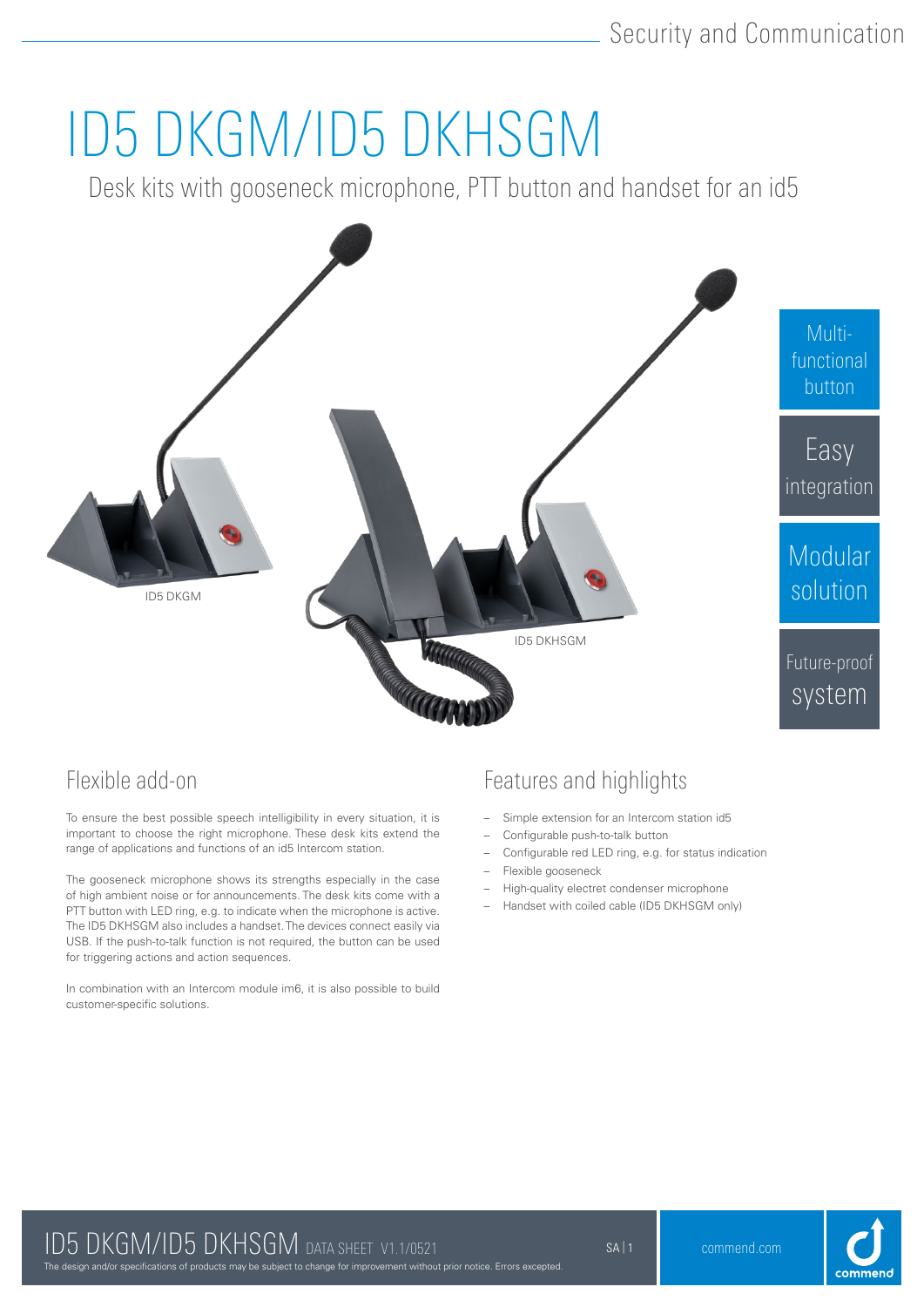## Visualisation on the device display and the configuration options of the device display

Pictograms on the display indicate when the user may speak. A green pictogram means that you may speak; a grey pictogram means that the person on the remote station may speak.



Example screenshot without video image: you may speak now.



Example screenshot with video image: the person at the remote station may speak.

### **Gooseneck microphone**

- For push-to-talk applications
- For conversations and announcements as an alternative to the internal microphone

### **Push-to-talk button with red LED ring**

- For push-to-talk applications
- For actions and action sequences (e.g. operating a door opener)
- For status indication via the red LED ring (e.g. door open)



ID5 TD with ID5 DKHSGM



## The design and/or specifications of products may be subject to change for improvement without prior notice. Errors excepted. ID5 DKGM/ID5 DKHSGM DATA SHEET V1.1/0521 SAI2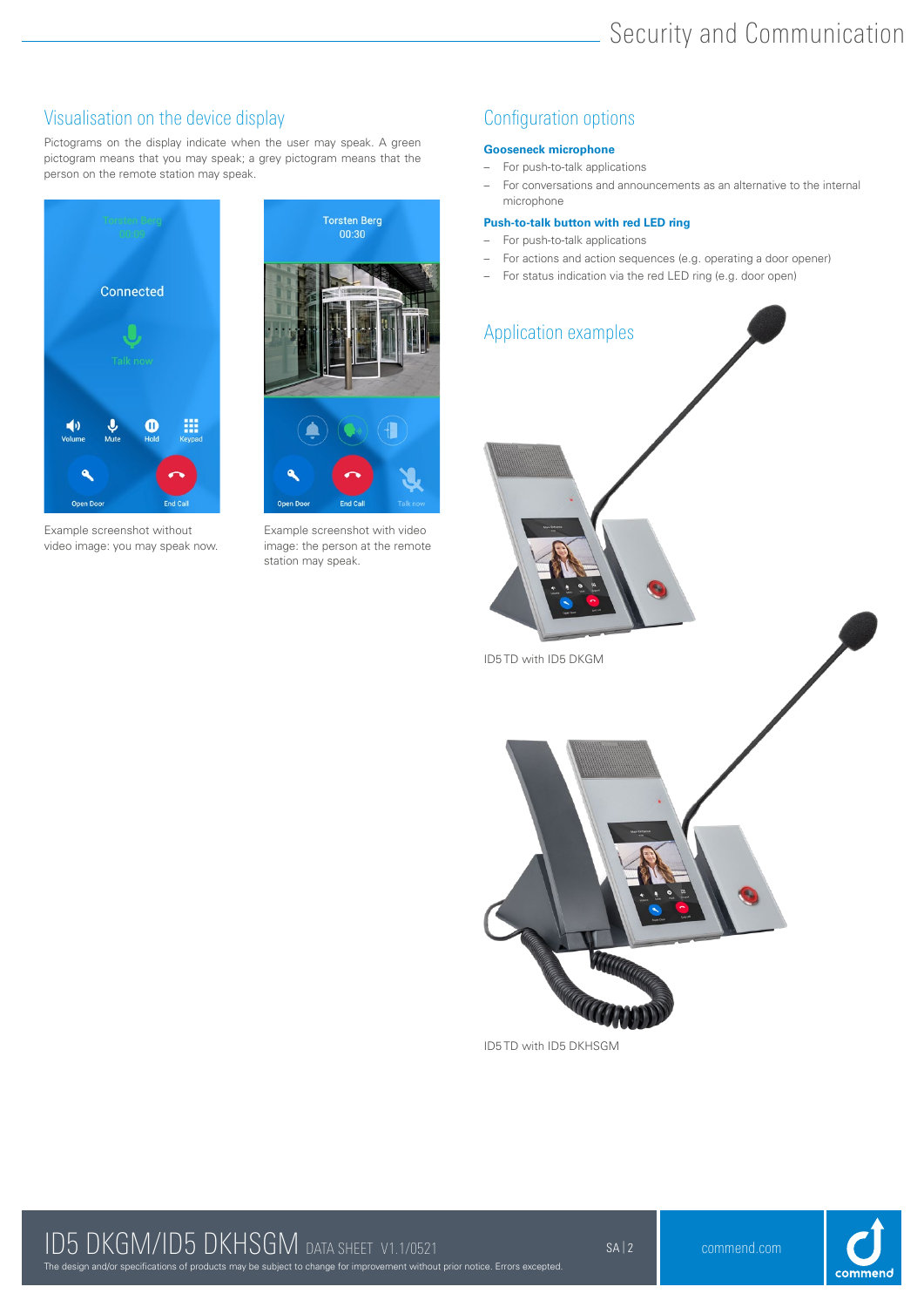## Security and Communication

## ID5 DKGM/ID5 DKHSGM Technical specifications

## Technical data

| Microphone:                                                            | gooseneck with electret condenser microphone,<br>polar pattern: cardioid<br>ID5 DKHSGM only: handset with electret<br>condenser microphone,<br>polar pattern: omnidirectional                                                                                                                                                                                 |
|------------------------------------------------------------------------|---------------------------------------------------------------------------------------------------------------------------------------------------------------------------------------------------------------------------------------------------------------------------------------------------------------------------------------------------------------|
| <b>Handset loudspeaker</b><br>frequency response<br>(ID5 DKHSGM only): | 50 Hz to 7 kHz                                                                                                                                                                                                                                                                                                                                                |
| <b>Operating temperature range:</b>                                    | 0 °C to +50 °C (32 °F to +122 °F)                                                                                                                                                                                                                                                                                                                             |
| Storage temperature range:                                             | $-20$ °C to +70 °C (-4 °F to +158 °F)                                                                                                                                                                                                                                                                                                                         |
| <b>Relative humidity:</b>                                              | up to 90%, not condensing                                                                                                                                                                                                                                                                                                                                     |
| <b>Connection:</b>                                                     | USB 2.0 (Type A) $1$ )<br>ID5 DKHSGM only: coiled cord,<br>cable length (not stretched out):<br>approx. 300 mm (19.69 in)                                                                                                                                                                                                                                     |
| Power supply:                                                          | via USB<br>ID5 DKGM: power consumption: 5 VDC, max. 60 mA<br>ID5 DKHSGM: power consumption: 5 VDC, max. 500 mA                                                                                                                                                                                                                                                |
| <b>Approvals and compliances:</b>                                      | EN 61000-6-2, EN 61000-6-3, EN 55032 Class B,<br>EN 55024, EN 55035, IEC/EN 62368-1<br>FCC Part 15 Class B, ICES-003 Class B                                                                                                                                                                                                                                  |
| Dimensions (H x W x D):                                                | ID5 DKGM with gooseneck microphone:<br>396 x 170 x 171 mm (15.59 x 6.69 x 6.73 in)<br>ID5 DKGM without gooseneck microphone:<br>96 x 170 x 138 mm (3.78 x 6.69 x 5.43 in)<br>ID5 DKHSGM with gooseneck microphone:<br>396 x 255 x 171 mm (15.59 x 10.04 x 6.73 in)<br>ID5 DKHSGM without gooseneck microphone:<br>173 x 255 x 168 mm (6.81 x 10.04 x 6.61 in) |
| Weight incl. package:                                                  | ID5 DKGM: approx. 900 g (1.98 lbs)<br>ID5 DKHSGM: approx. 1,700 q (3.75 lbs)                                                                                                                                                                                                                                                                                  |
| <b>Compatible Intercom stations:</b>                                   | id5, od5 and im6                                                                                                                                                                                                                                                                                                                                              |

**1)** The USB connection is only intended for use with suitable Commend devices. Do not connect the USB plug e.g. to computers.



## Extent of supply

- Gooseneck microphone desk kit
- Handset (ID5 DKHSGM only)
- Cable clip with adhesive strip (ID5 DKHSGM only)
- Short reference

## System requirements

– Symphony MX (version 2.9)

### **NOTE**

For operation with VirtuoSIS, certain limitations and configuration requirements apply (see product manual of the respective Intercom station).

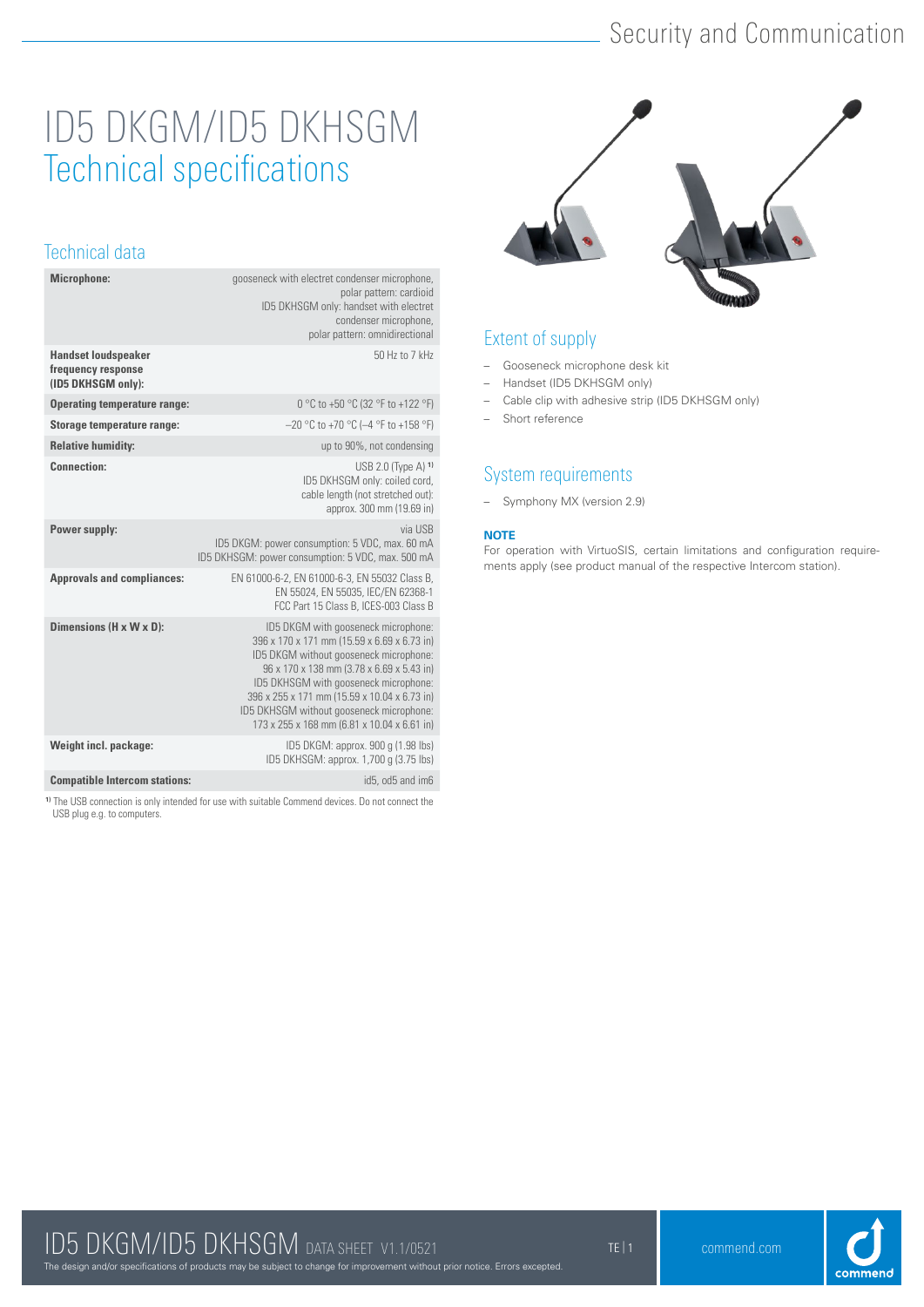## ID5 DKGM/ID5 DKHSGM Installation instructions

## Dimensions ID5 DKGM

Measuring units in mm (in), not to scale!



## Dimensions ID5 DKHSGM

Measuring units in mm (in), not to scale!



## Mounting instructions

- Do not place the device in areas where it may become wet or damp, and avoid dusty, humid and high temperature environments (see "Technical data").
- Do not place the device on unstable, uneven or vibrating surfaces.
- Do not expose the device to direct sunlight.
- Observe the country-specific standards, guidelines and specifications for installation, mounting and configuration.
- Before using the device, make sure the USB cable is connected correctly and not damaged.
- After connecting the ID5 DKGM/ID5 DKHSGM to the Intercom station, the Intercom station must be rebooted.

## Safety instructions

- This device shall be installed or replaced by trained and qualified personnel only.
- All connected circuits shall fulfil the requirements for Safety Extra Low Voltage (SELV) and Limited Power Source (LPS) according to IEC/ EN 60950-1 and the requirements for ES1, PS2 circuits and Annex Q (Limited Power Source) as per IEC/EN 62368-1.
- Do not make any modifications to the device.
- This equipment has been tested and found to comply with the limits for a Class B digital device, pursuant to part 15 of the FCC Rules. These limits are designed to provide reasonable protection against harmful interference in a residential installation. This equipment generates, uses and can radiate radio frequency energy and, if not installed and used in accordance with the instructions, may cause harmful interference to radio communications. However, there is no guarantee that interference will not occur in a particular installation. If this equipment does cause harmful interference to radio or television reception, which can be determined by turning the equipment off and on, the user is encouraged to try to correct the interference by one or more of the following measures:
	- Reorient or relocate the receiving antenna.
	- Increase the separation between the equipment and receiver.
	- Connect the equipment into an outlet on a circuit different from that to which the receiver is connected.
	- Consult the dealer or an experienced radio/TV technician for help.

### **NOTE**

To prevent overextension and avoid premature wear, the gooseneck must not be bent more than 90°.